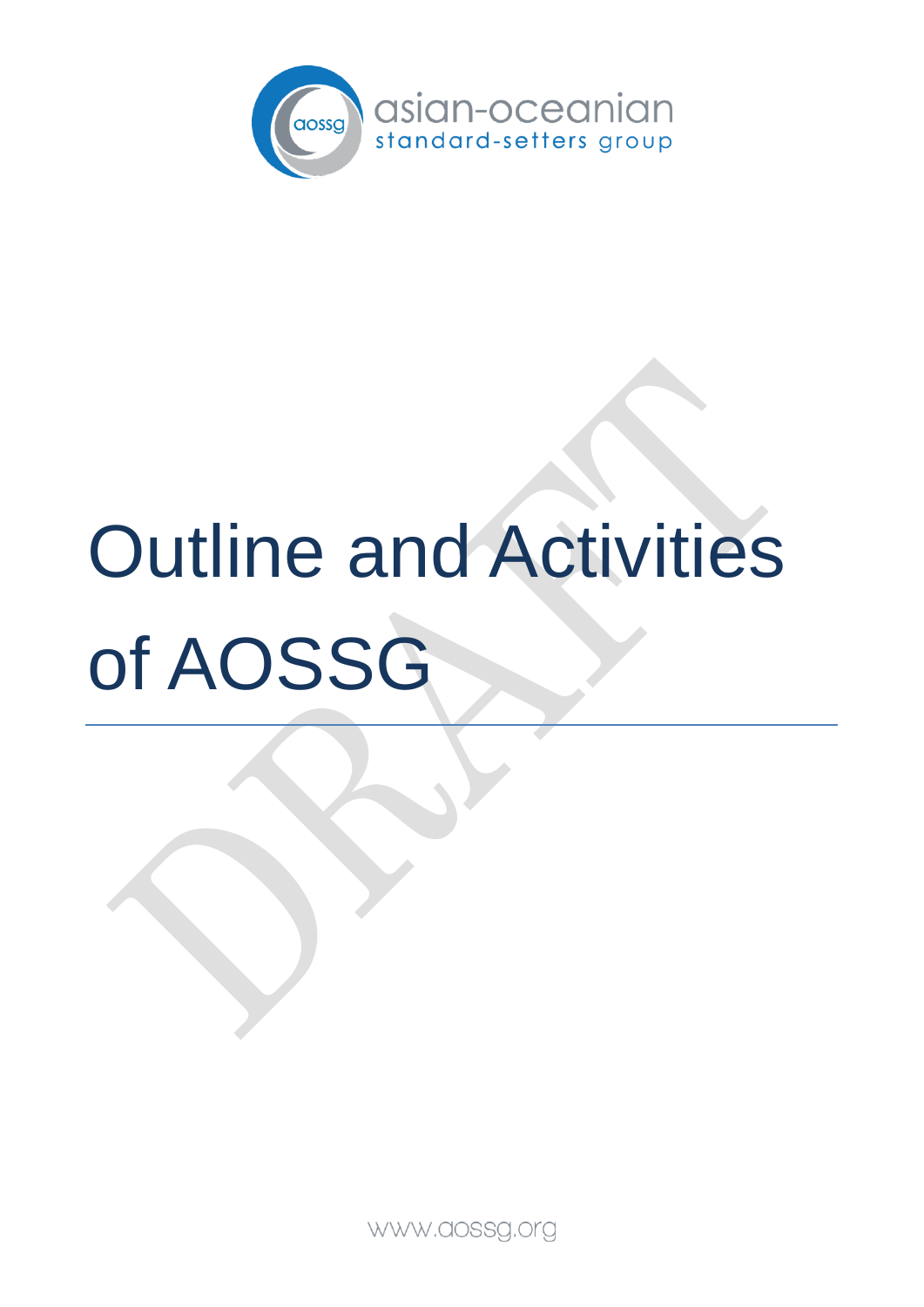#### **1 Introduction**

This paper outlines the nature and activities of the Asian-Oceanian Standard-Setters Group (AOSSG), a body consisting of accounting standard-setters in the region, and how it may evolve in the future to meet its objectives. This paper may be of interest to various stakeholders both inside and outside the AOSSG membership and might be referenced in a number of ways including the following:

- For AOSSG members, to stimulate debate regarding how to advance the group's activities in the future;
- $\triangleright$  For potential new members and observers, to properly understand the AOSSG's operations before participating in the group and to consider what type of contribution they might make to AOSSG activities;
- For the IASB, the IFRS Interpretation Committee, and the IFRS Foundation Trustees, to better understand how the AOSSG can best contribute to the development of global financial reporting standards;
- $\triangleright$  For other regional bodies or national standards setters in other regions, to better understand whether and how to collaborate with each other; and
- $\triangleright$  For stakeholders in each jurisdiction in the region, to better understand why and how national standards setters could be working with the AOSSG.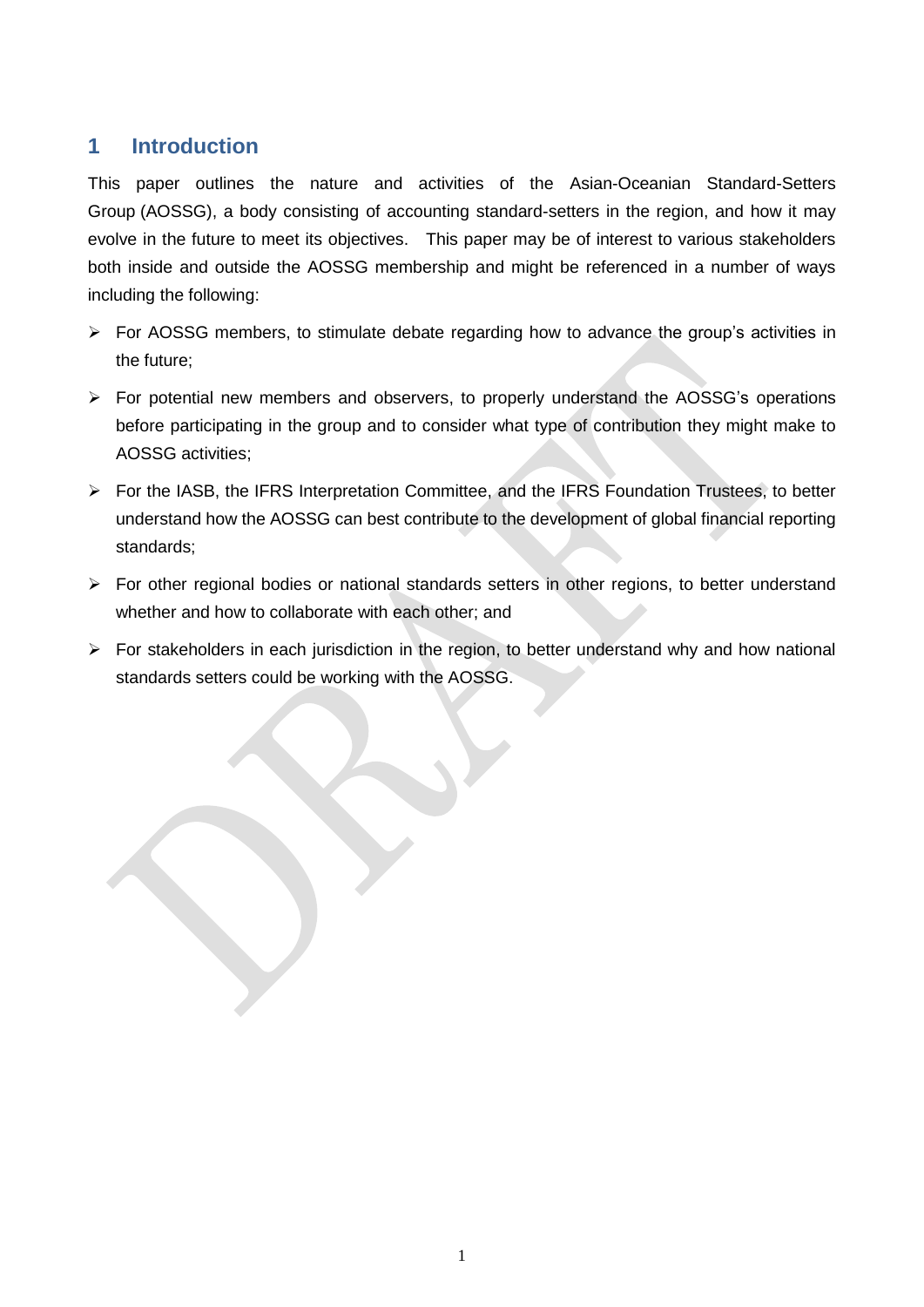## **2 Who we are - outline of the AOSSG Establishment of the AOSSG**

- 1. The International Financial Reporting Standards (IFRSs) are increasingly accepted in this region, and many Asia-Oceania jurisdictions have either adopted IFRSs, are considering adoption of IFRSs or making progress towards convergence with IFRSs. In the past decade, Europe and the US have played central roles in global accounting standard-setting. Given the growing importance of the Asia-Oceania region, stakeholders have increasingly suggested that accounting standard-setters in the region should play a more prominent role in global standard-setting, to maintain the momentum towards global standards and support the credibility and responsiveness of the IASB. With that background, the AOSSG, a group of recognised accounting standard-setters from jurisdictions in the Asia-Oceania region, was established in 2009.
- 2. Jurisdictions of the AOSSG members cover a large part of the Asia-Oceania region and are highlighted in blue in the map below.



*Map 1: Jurisdictions of the AOSSG members*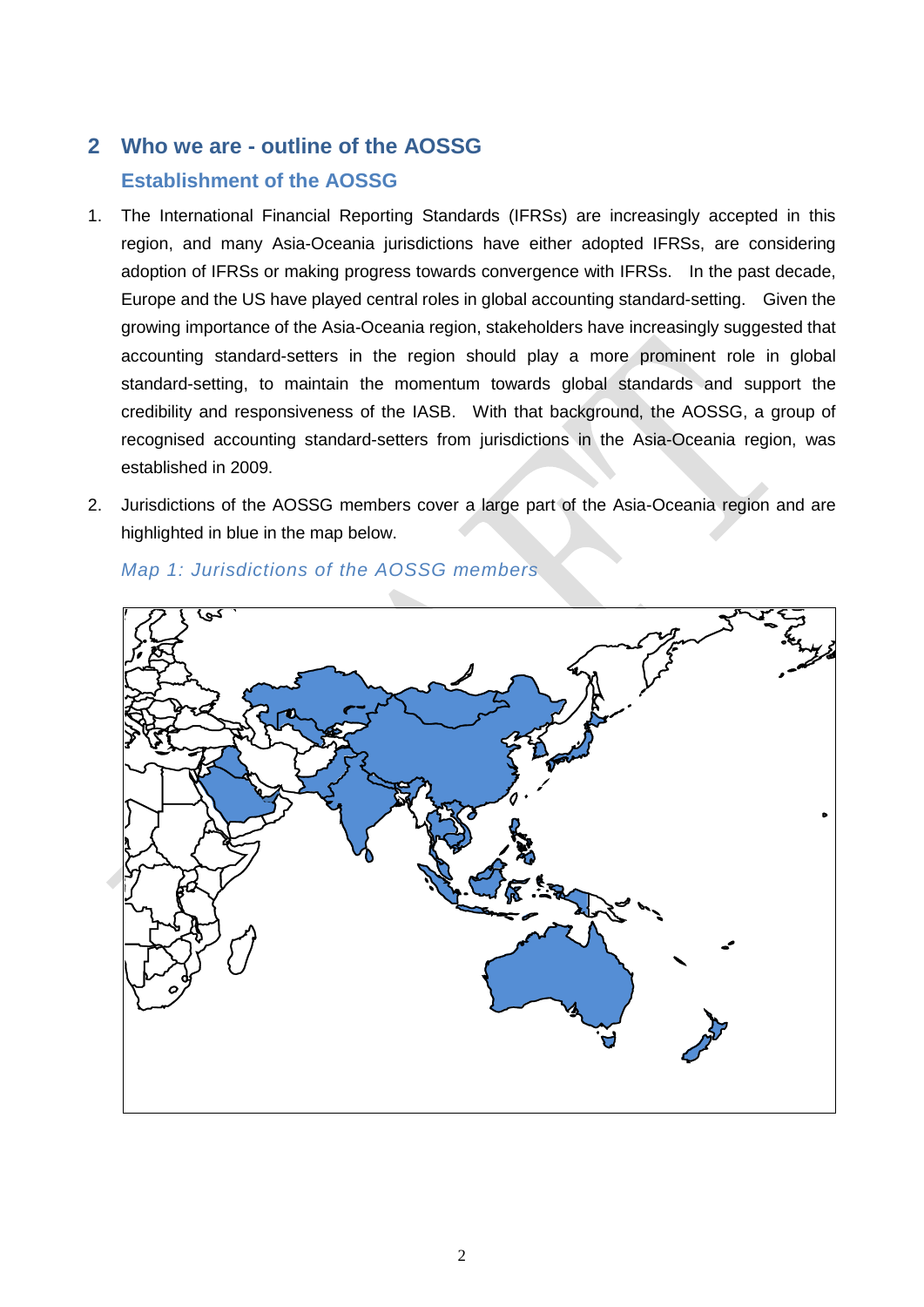3. Since inception, the AOSSG's membership has quickly grown from 16 to 25, which shows the heightened interest in the group.

| 1              | Accounting Standards Board of Japan (ASBJ)                                     |
|----------------|--------------------------------------------------------------------------------|
| $\overline{2}$ | Accounting Standards Board of Nepal                                            |
| 3              | Accounting Standards Council of Singapore                                      |
| $\overline{4}$ | Association of Syrian Certified Accountants                                    |
| 5              | <b>Australian Accounting Standards Board</b>                                   |
| 6              | China Accounting Standards Committee                                           |
| 7              | Dubai Financial Services Authority                                             |
| 8              | New Zealand Accounting Standards Board                                         |
| 9              | Financial Reporting Standards Council of Philippines                           |
| 10             | Hong Kong Institute of Certified Public Accountants (HKICPA)                   |
| 11             | <b>Institute of Chartered Accountants of Pakistan</b>                          |
| 12             | Iraqi Union of Accountants and Auditors                                        |
| 13             | Korea Accounting Standards Board                                               |
| 14             | Malaysian Accounting Standards Board                                           |
| 15             | Ministry of Finance of Brunei Darussalam                                       |
| 16             | Ministry of Finance of Vietnam                                                 |
| 17             | Mongolian Institute of Certified Public Accountants                            |
| 18             | National Accounting Council of Cambodia                                        |
| 19             | National Association of Accountants and Auditors of Uzbekistan                 |
| 20             | Saudi Organisation for Certified Public Accountants                            |
| 21             | The Chamber of Auditors of the Republic of Kazakhstan                          |
| 22             | The Committee for the Registry of Auditors and Accountants of Macao SAR        |
| 23             | The Financial Accounting Standards Board - Indonesian Institute of Accountants |
| 24             | The Federation of Accounting Professions of Thailand                           |
| 25             | The Institute of Chartered Accountants of India                                |
| 26             | The Institute of Chartered Accountants of Sri Lanka                            |

*Table 1: List of the AOSSG members<sup>1</sup>*

 $\overline{a}$ 

Members in the table are listed in an alphabetical order.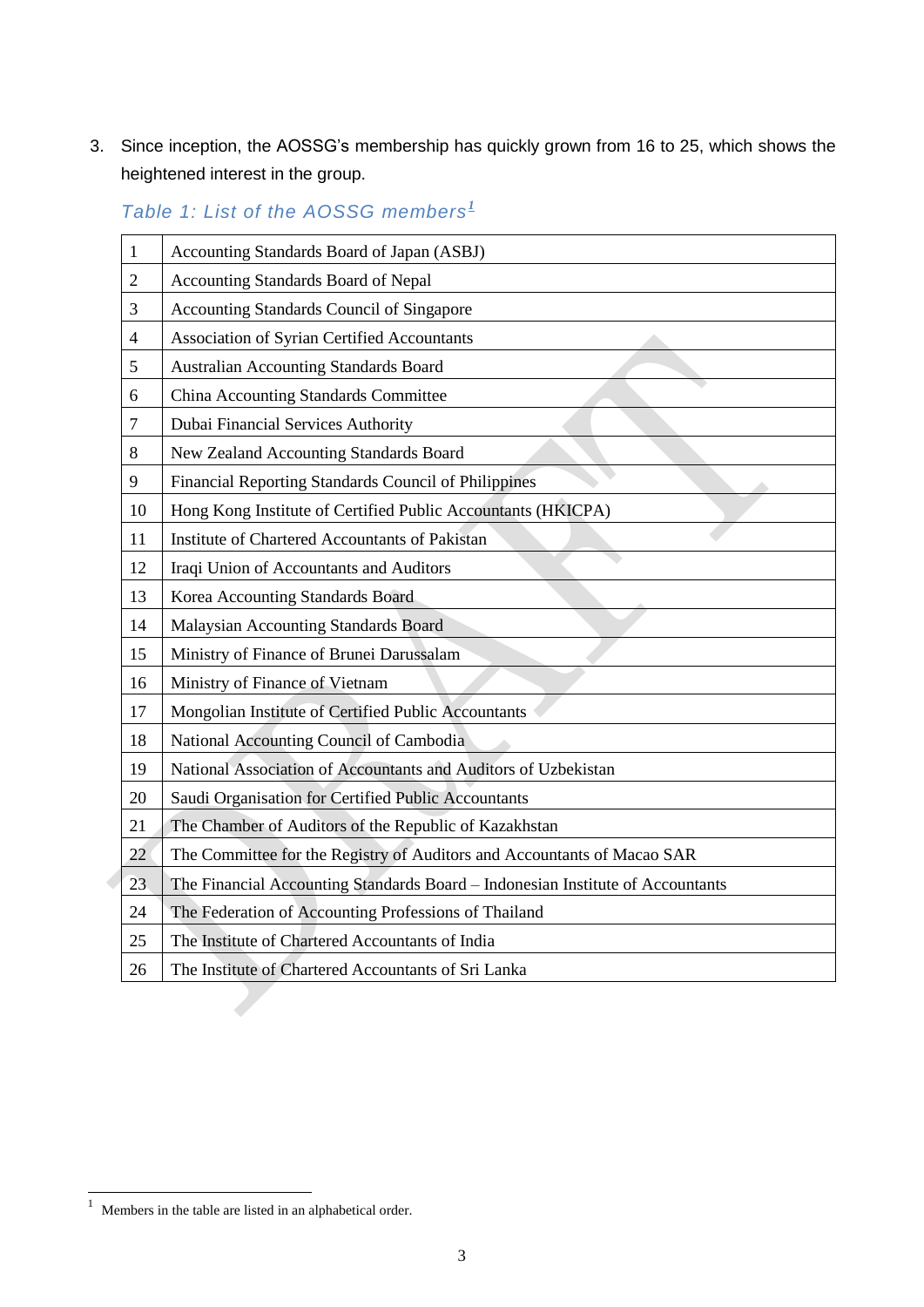#### **Objectives of the AOSSG**

- 4. As stipulated in its Memorandum of Understanding, the AOSSG has the following four objectives:
	- (a) Promoting the adoption of, and convergence with, the IFRSs by jurisdictions in the region

The AOSSG aims to promote the adoption of, and convergence with, the IFRSs by jurisdictions in the region. The AOSSG does not endorse IFRSs for the region—AOSSG members may individually have that role in respect of their jurisdictions.

(b) Promoting consistent application of the IFRSs by jurisdictions in the region

The AOSSG aims to promote consistent application of the IFRSs in resolving common accounting issues to enhance transparency of financial markets in the region.

(c) Coordinating input from the region to the technical activities of the IASB

The AOSSG aims, in the public interest of the region, to play an active role in technical activities of the IASB and contribute to a single set of high quality global financial reporting standards.

(d) Cooperating with governments, regulators and other regional and international organisations to improve the quality of financial reporting in the region

The AOSSG aims to establish relationships with governments, regulators, and other regional and international organisations to improve accounting practices, enhance the quality of financial reporting and facilitate cross-border trade, investments, and governance in the region.

#### **Organisational structure and members**

- 5. The AOSSG has an elected Chair and Vice-Chair. It operates through Working Groups together with a Chair's Advisory Committee (see figure 1 below).
- 6. The Chair and Vice-Chair play key roles in operating the organisation. The Chair assumes the secretariat role of the AOSSG for a designated period and is responsible for the annual and other conferences, as well as for coordinating topical discussions and activities among the AOSSG members.
- 7. Working Groups have been established to help manage AOSSG's contribution to the IASB. The existing AOSSG technical Working Groups are: (1) Financial Instruments; (2) Fair Value Measurement; (3) Revenue; (4) Financial Statement Presentation; (5) Consolidation; (6) Leases; (7) Insurance Contracts; (8) Emission Trading Schemes; (9) Financial Reporting relating to Islamic Finance; (10) Agriculture; and (11) IFRS for SMEs.
- 8. A Chair's Advisory Committee was established to support organisational operations conducted by Chair and Vice-Chair and to deal with activities that the organisation's Working Groups do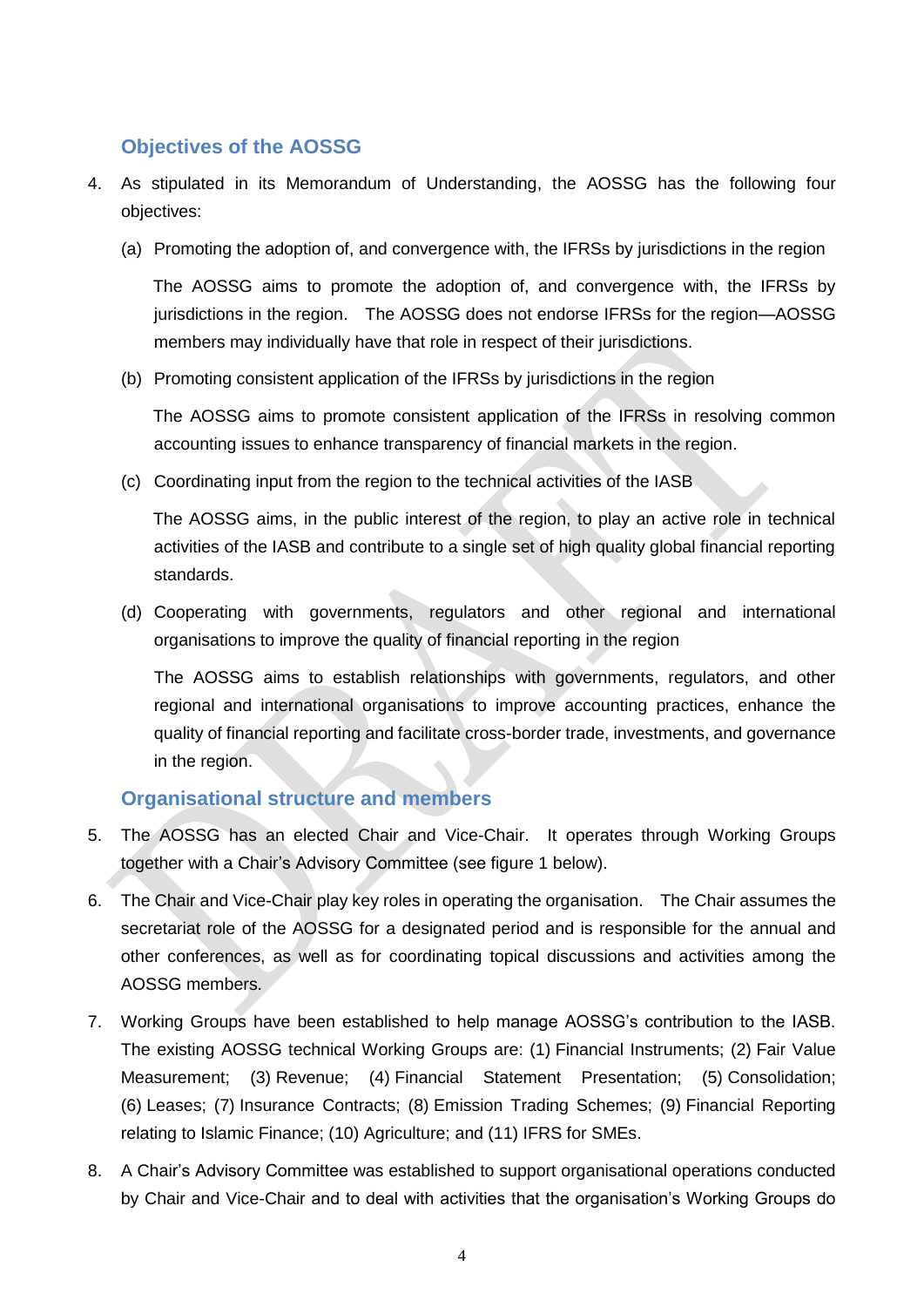not cover. The Committee consists of the Chair, the Vice-Chair and other members appointed by the Chair and the Vice-Chair.

## *Figure 1: Organisational Structure of the AOSSG*

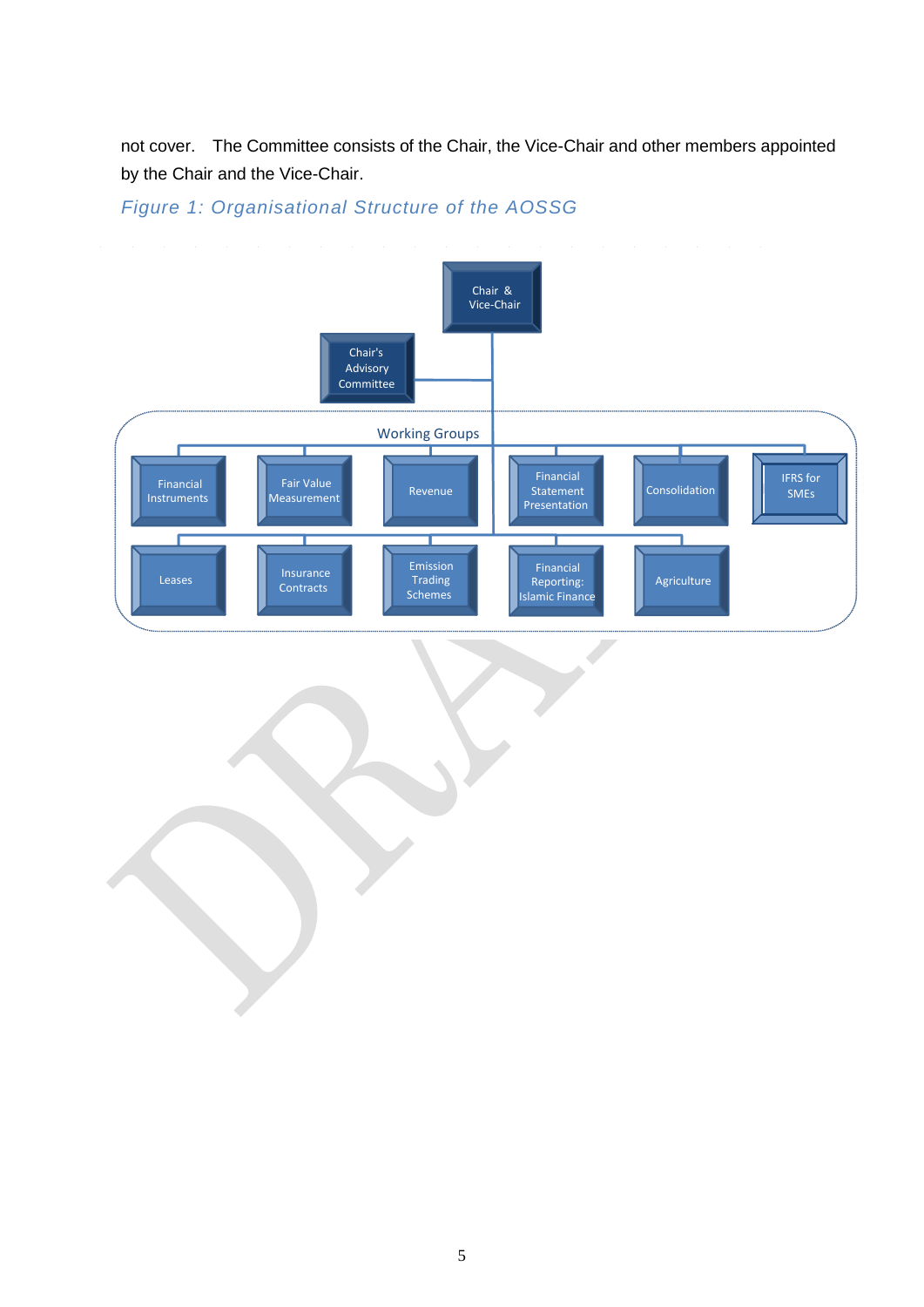### **3 Role of the AOSSG**

#### **Communicating regional views**

- 9. The AOSSG communicates with the IASB (primarily), the IFRS Interpretations Committee, IFRS Foundation Trustees, IFRS Advisory Council and IFRS Foundation Monitoring Board
- 10. Working Groups monitor the ongoing work of the IASB and identify conceptual and practical issues for consideration by the AOSSG members. The members also facilitate the AOSSG's contribution (including submitting ideas and recommendations) to the IASB's Exposure Drafts and other consultations. Working Groups prepare issues papers, and present them to the AOSSG, and establish contacts among relevant stakeholders and within the IASB. In addition, the AOSSG meets face-to-face formally with the IASB once a year and informally at least twice a year to discuss AOSSG's views in relation to IASB technical and other activities, as well as AOSSG initiatives.
- 11. The Chair's Advisory Committee or the Secretariat, may be called upon by the Chair and Vice-Chair to prepare draft responses for AOSSG's consideration if consultative documents are published, or issues arise, when they are not covered by the Working Groups.
- 12. When commenting on IASB documents, AOSSG's views reflect the collective views of AOSSG members without interfering with the authority of member standard setters regarding whether and how to apply the standards proposed or published by the IASB. If AOSSG members hold differing views, those differing views are reflected within AOSSG comment letters. Individual member standard-setters may also choose to make separate submissions that are consistent or otherwise with aspects of the AOSSG comments. The intention of the AOSSG is to enhance the input to the IASB from the Asia-Oceania region and not to prevent the IASB from receiving the variety of views that individual member standard-setters may hold.

#### **Sharing IFRS knowledge and information**

- 13. The AOSSG is exploring how it can effectively deepen the understanding of IASB's proposals in the region as well as better identify implementation issues in the region. To this end, the AOSSG has participated in educational activities. The region has jurisdictions with different levels of IFRS implementation – some jurisdictions have already adopted IFRSs while others are in the process of adopting or converging with IFRSs.
- 14. Through the education activities, members try to build capacity through sharing knowledge and experiences, including through jurisdictions with particular expertise assisting other jurisdictions.

#### **Research activities**

15. The AOSSG conducts research and publishes its findings. For example, the AOSSG published a research paper on financial reporting relating to Islamic finance in 2010. The